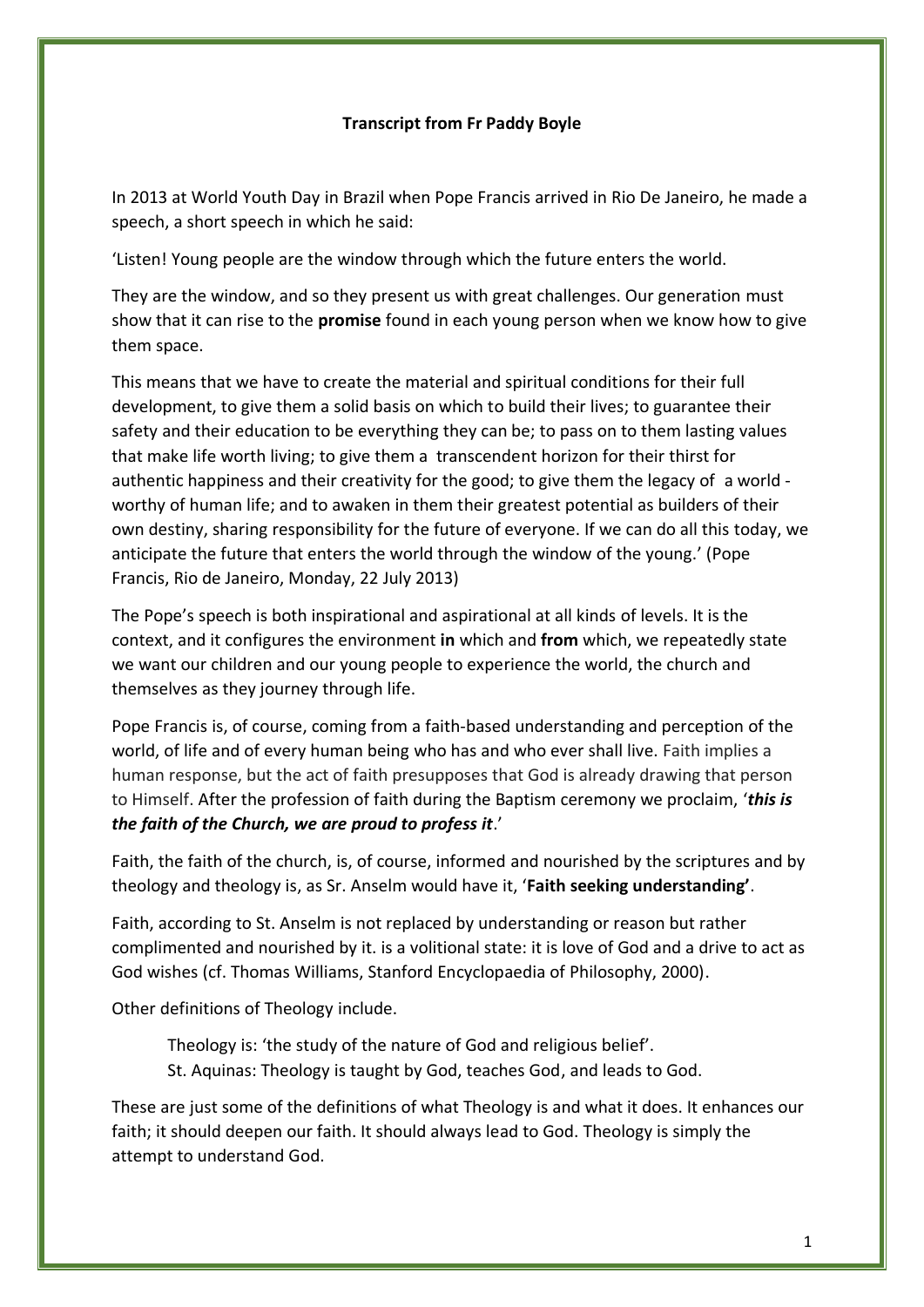On that point Pope Francis has some interesting insight concerning children:

'God has no difficulty in being understood by children and children have no trouble in understanding God. It is not by chance that in the Gospels Jesus speaks beautiful and strong words about the little ones. This term indicates all persons who depend on the help of others, particularly children. Children, therefore, are a treasure for humanity and for the Church – because they remind us of the necessary conditions for entering into the kingdom of God – that we must not consider ourselves self-sufficient, but in need of help, of love, and of forgiveness.' (Pope Francis, general audience, 18 March 2015)

If we were to choose a text on which we might reflect on all the above if might well be Gen: 1:26

## Then God said, "Let us make humankind in our *image, according to our likeness"*.

This is without doubt an incredibly exalted understanding and indeed vision of the human being, of the human person. These seminal creation texts, we find in Genesis, go on to describe an idyllic relationship between God and his creation, a relationship based on love, pure love, effective love, God does, God is a moral God who is, who acts, who does. In the creation narrative God shows Himself to be the provider, the protector of the human being.

The environment into which he places the human being, the garden of Eden, is, as the Pope Francis would say, a place worthy of human life, where everything is provided to enable the human person to grow, to develop and to reach his/her greatest potential.

And today God's mission, the mission of the Church, as it has always been, as shown to us by Jesus Christ is one of love and service.

Even after 2,000 years of Christianity, it is still and will always be the imperative - incumbent on each generation and central to our faith – to act, in the image and likeness of God, following the example of His Son, Christ Jesus, and to provide, to protect, to pass on lasting values, love, truth, justice, peace, , to create and preserve an environment worthy of the beauty and dignity of the child and that imperative is as urgent now as ever it was.

Jesus, before he ascended to His Father gathers the eleven Apostles and he tells them to **go**, to **baptise**, to **teach** everything, - *everything***,** I have commanded you. (Matt. 28: 16 – 20)

Everything that Jesus commanded us to do can be summed up in the two great commandments 'Love God and your neighbour as yourself' 'As long as you did this to one of these little ones you did it to me.' (Matt. 25:40)

This has always been at the core of the mission of the Church, to love God and love your neighbour - to provide, to protect, to teach, to pass on, to safeguard, to nourish, to enhance what is passed on. At the end of the profession of the faith during the Baptism ceremony the priest sums up what has been said by saying, 'this is our faith, the faith of the Church, we are proud to profess it.'

The scriptures are used copiously through the Baptism Ceremony and as well as that - our understanding of Baptism, its action and the beneficial consequences, for the Child, it's